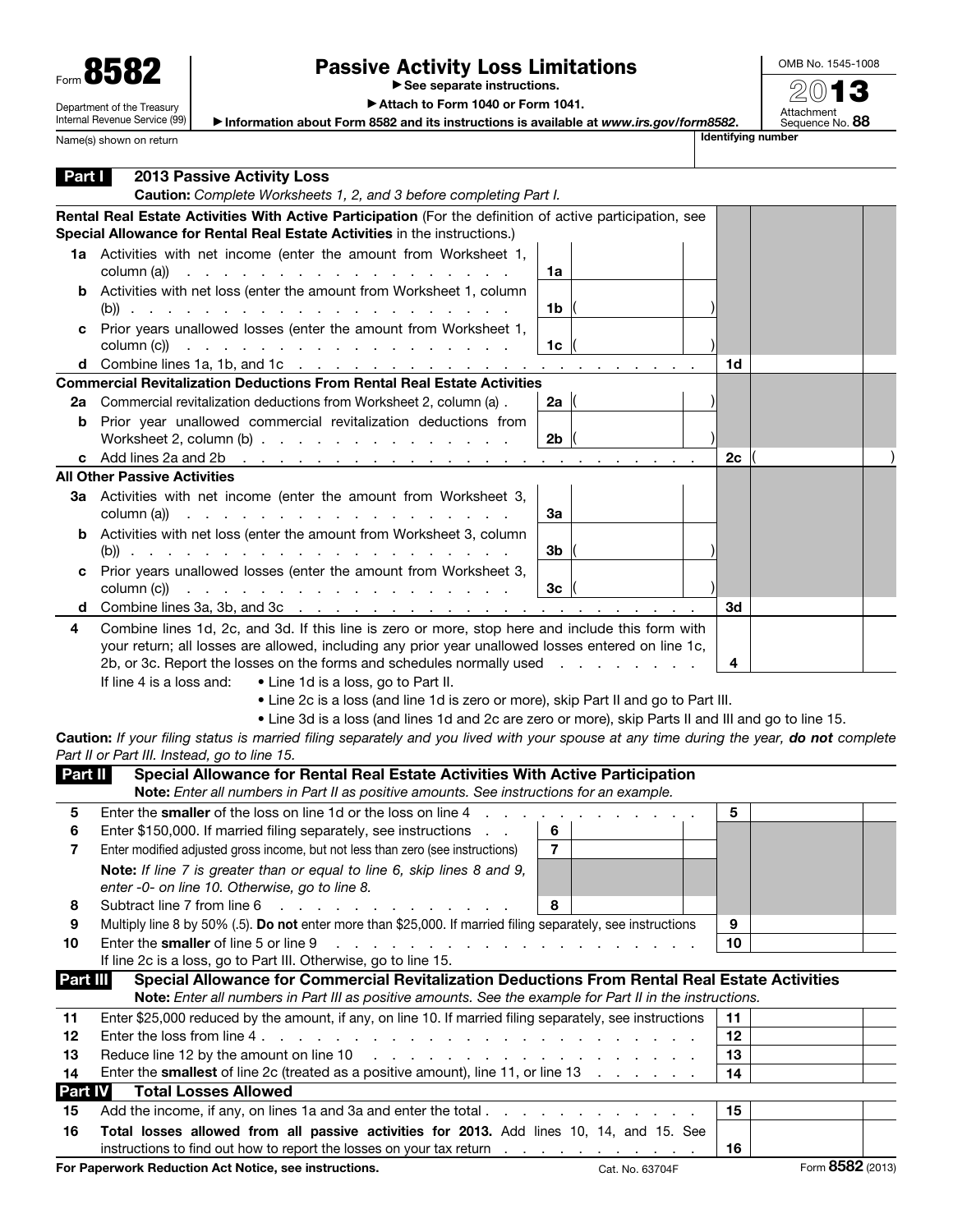Caution: *The worksheets must be filed with your tax return. Keep a copy for your records.* Worksheet 1—For Form 8582, Lines 1a, 1b, and 1c (See instructions.)

| Name of activity                                                                       | <b>Current year</b>         |                           | <b>Prior years</b>              | Overall gain or loss |          |  |
|----------------------------------------------------------------------------------------|-----------------------------|---------------------------|---------------------------------|----------------------|----------|--|
|                                                                                        | (a) Net income<br>(line 1a) | (b) Net loss<br>(line 1b) | (c) Unallowed<br>loss (line 1c) | (d) Gain             | (e) Loss |  |
|                                                                                        |                             |                           |                                 |                      |          |  |
|                                                                                        |                             |                           |                                 |                      |          |  |
|                                                                                        |                             |                           |                                 |                      |          |  |
|                                                                                        |                             |                           |                                 |                      |          |  |
|                                                                                        |                             |                           |                                 |                      |          |  |
| Total. Enter on Form 8582, lines 1a, 1b,<br>and 1c $\ldots$ $\ldots$ $\ldots$ $\ldots$ |                             |                           |                                 |                      |          |  |

Worksheet 2—For Form 8582, Lines 2a and 2b (See instructions.)

| Name of activity                                                                    | (a) Current year<br>deductions (line 2a) | (b) Prior year<br>unallowed deductions (line 2b) | (c) Overall loss |
|-------------------------------------------------------------------------------------|------------------------------------------|--------------------------------------------------|------------------|
|                                                                                     |                                          |                                                  |                  |
|                                                                                     |                                          |                                                  |                  |
|                                                                                     |                                          |                                                  |                  |
|                                                                                     |                                          |                                                  |                  |
| Total. Enter on Form 8582, lines 2a and                                             |                                          |                                                  |                  |
| 2 <sub>b</sub><br>$\ldots$ . The set of the set of the set of $\blacktriangleright$ |                                          |                                                  |                  |

Worksheet 3—For Form 8582, Lines 3a, 3b, and 3c (See instructions.)

|                                                                            |                             | <b>Current year</b>       | <b>Prior years</b>              | Overall gain or loss |          |  |
|----------------------------------------------------------------------------|-----------------------------|---------------------------|---------------------------------|----------------------|----------|--|
| Name of activity                                                           | (a) Net income<br>(line 3a) | (b) Net loss<br>(line 3b) | (c) Unallowed<br>loss (line 3c) | (d) Gain             | (e) Loss |  |
|                                                                            |                             |                           |                                 |                      |          |  |
|                                                                            |                             |                           |                                 |                      |          |  |
|                                                                            |                             |                           |                                 |                      |          |  |
|                                                                            |                             |                           |                                 |                      |          |  |
|                                                                            |                             |                           |                                 |                      |          |  |
| Total. Enter on Form 8582, lines 3a, 3b,<br>and $3c$ $\blacktriangleright$ |                             |                           |                                 |                      |          |  |

Worksheet 4—Use this worksheet if an amount is shown on Form 8582, line 10 or 14 (See instructions.)

| Name of activity                                                                | Form or schedule<br>and line number<br>to be reported on<br>(see instructions) | (a) Loss | (b) Ratio | (c) Special<br>allowance | (d) Subtract<br>column (c) from<br>column (a) |
|---------------------------------------------------------------------------------|--------------------------------------------------------------------------------|----------|-----------|--------------------------|-----------------------------------------------|
|                                                                                 |                                                                                |          |           |                          |                                               |
|                                                                                 |                                                                                |          |           |                          |                                               |
|                                                                                 |                                                                                |          |           |                          |                                               |
|                                                                                 |                                                                                |          |           |                          |                                               |
|                                                                                 |                                                                                |          |           |                          |                                               |
| <b>Total</b><br>and a series of the contract of the contract of the contract of | $\blacktriangleright$                                                          |          | 1.00      |                          |                                               |

Worksheet 5—Allocation of Unallowed Losses (See instructions.)

| Name of activity                                                                    | Form or schedule<br>and line number<br>to be reported on<br>(see instructions) | (a) Loss | (b) Ratio | (c) Unallowed loss |
|-------------------------------------------------------------------------------------|--------------------------------------------------------------------------------|----------|-----------|--------------------|
|                                                                                     |                                                                                |          |           |                    |
|                                                                                     |                                                                                |          |           |                    |
|                                                                                     |                                                                                |          |           |                    |
|                                                                                     |                                                                                |          |           |                    |
|                                                                                     |                                                                                |          |           |                    |
| <b>Total</b><br>and the contract of the contract of the contract of the contract of |                                                                                |          | 1.00      |                    |